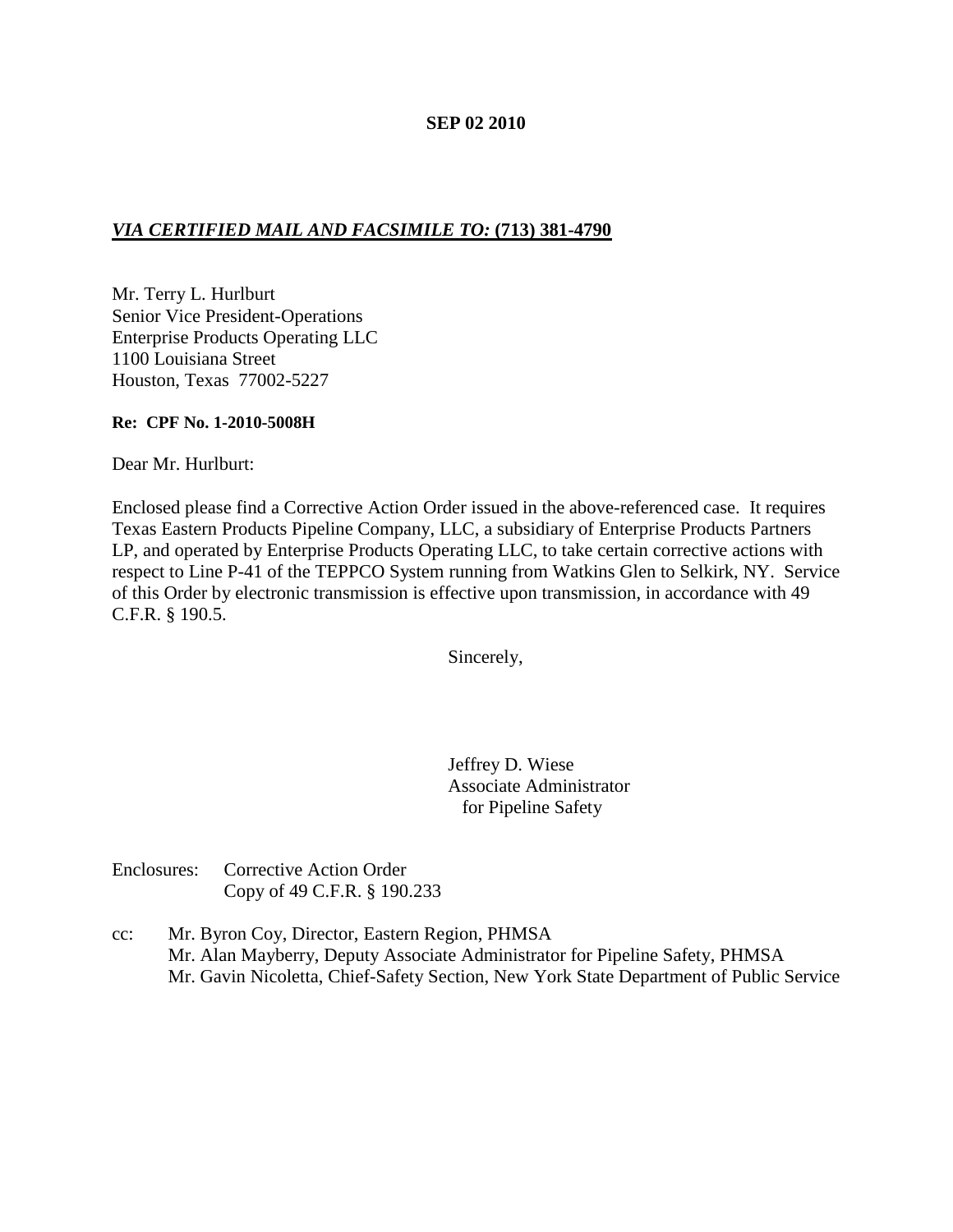## **U.S. DEPARTMENT OF TRANSPORTATION PIPELINE AND HAZARDOUS MATERIALS SAFETY ADMINISTRATION OFFICE OF PIPELINE SAFETY WASHINGTON, DC 20590**

| In the Matter of                                                 |  |
|------------------------------------------------------------------|--|
| <b>Texas Eastern Products Pipeline</b><br>Company, LLC (TEPPCO), |  |
| a subsidiary of Enterprise Products<br>Partners LP,              |  |
| Respondent.                                                      |  |

**\_\_\_\_\_\_\_\_\_\_\_\_\_\_\_\_\_\_\_\_\_\_\_\_\_\_\_\_\_\_\_\_\_\_\_**

**Texas Eastern Products Pipeline ) CPF No. 1-2010-5008H**

## **CORRECTIVE ACTION ORDER**

#### **Background and Purpose**

At approximately 5:17 p.m. EDT, on August 27, 2010, a failure occurred on TEPPCO's 8-inch Line P-41 at Mile Post (MP) 133.9 along Keyserkill Road in Gilboa, New York (Schoharie County), resulting in a release of propane causing the evacuation of local residents in a threemile area ("Failure"). Local residents first detected the Failure and phoned the operator. The incident was reported to the National Response Center (NRC Report No. 952328) at 6:52 p.m. EDT on August 27, 2010.

The cause of the Failure has not yet been determined. Pursuant to 49 U.S.C. § 60117, the Pipeline and Hazardous Materials Safety Administration (PHMSA), in conjunction with the New York State Department of Public Service Safety Section (NYS DPS), has initiated an investigation of the incident.

This Corrective Action Order (CAO or Order) is being issued, under authority of 49 U.S.C. § 60112, to TEPPCO (Respondent) to take necessary corrective action to protect the public, property, and the environment from potential hazards associated with a failure involving TEPPCO's interstate liquid propane pipeline system between Watkins Glen, New York, and Selkirk, New York.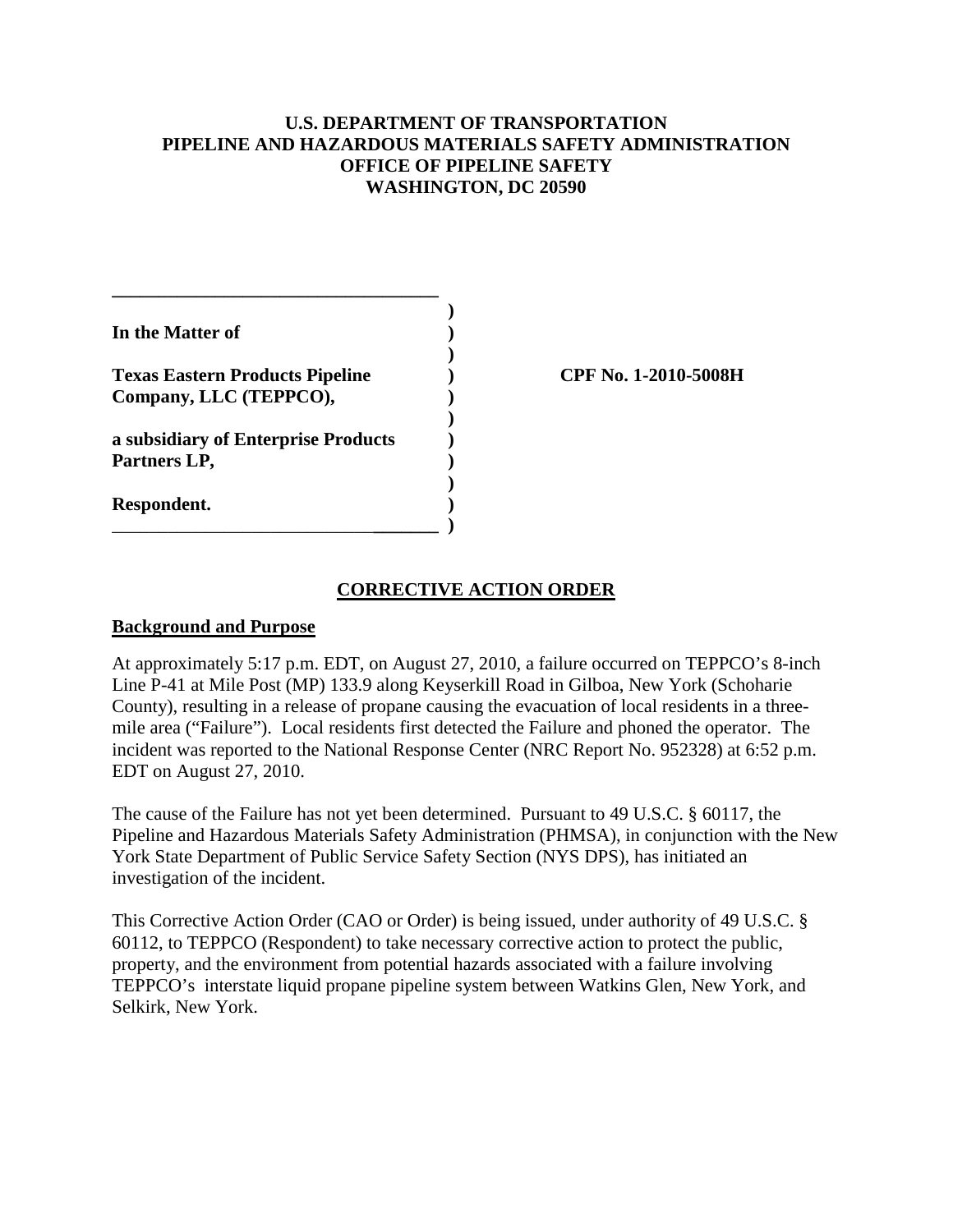### **Preliminary Findings**

- TEPPCO is the operator of the 164.76-mile Line P-41 that transports liquid propane through an 8-inch pipe from Watkins Glen, NY, Mile Post (MP) 0.00, to Selkirk, NY, MP 164.76 (Affected Pipeline Facility). Texas Eastern Products Pipeline Company, LLC (TEPPCO) is owned by Enterprise Products Partners LP.
- TEPPCO operates approximately 9,425 miles of hazardous liquid pipeline consisting of 5,802 miles of interstate hazardous liquid pipelines and 3,623 miles of intrastate hazardous liquid pipelines. The TEPPCO system includes crude oil lines in Texas and Oklahoma, and product pipelines (including propane) that run from south Texas to the northeast United States.
- The section of Line P-41 involved in the Failure was constructed in 1963 and is composed of 8-inch nominal diameter, 0.203-inch wall thickness, Grade X42, pre-1970, Low Frequency – Electric Resistance Welded (LF-ERW) pipe, manufactured by Bethlehem Steel. It has a coal tar enamel coating and is cathodically protected with an impressed current system.
- The established maximum operating pressure (MOP) of the Affected Pipeline Facility is 1,452 pounds per square inch gauge ("psig"). The actual operating pressure of the line at the time of the accident was approximately 600 psig at the Selkirk Terminal, with an approximate pressure at the Failure location of 279 psig and a 474 psig pressure at the north Blenheim mainline valve.
- The Failure resulted in the release of an undetermined amount of liquid propane, which did not ignite. The spill resulted in the closure of Keyserkill Road. Emergency responders from Schoharie County and surrounding communities responded to the scene and evacuated an initial 3-mile area which included 15 residences, of which two (2) residences were within 0.25 miles of the Failure location. Twenty-three people were housed in local hotels and later returned to their homes when the area became safe. There were no injuries, fatalities or property damage resulting from the Failure.
- Following the Failure, TEPPCO's personnel initiated an emergency shutdown of Line P-41, including the closure of isolation valves at Mile Post 129.7 (upstream) and Mile Post 139.9 (downstream) of the Failure site. Line P-41 remains out of service from Watkins Glen to Selkirk, NY.
- The cause of the Failure has not yet been fully determined. Preliminary excavations on September 1, 2010, and visual examinations of the pipe at the Failure location, MP 133.9, indicate that the failure was in the bottom portion of a pipe girth weld. The girth weld is located approximately five (5) feet outside from the end of the casing pipe. The failed section of pipe and girth weld will be transported to a metallurgist for failure analysis. A preliminary evaluation of available data from the June 2008 ILI indicates that metal loss anomalies were present on Line P-41 in the vicinity of the rupture. TEPPCO's records indicate that the operator performed an integrity dig, associated with 49 CFR § 195.452, at the Failure location, Mile Post 133.9 in Schoharie County, New York, to examine the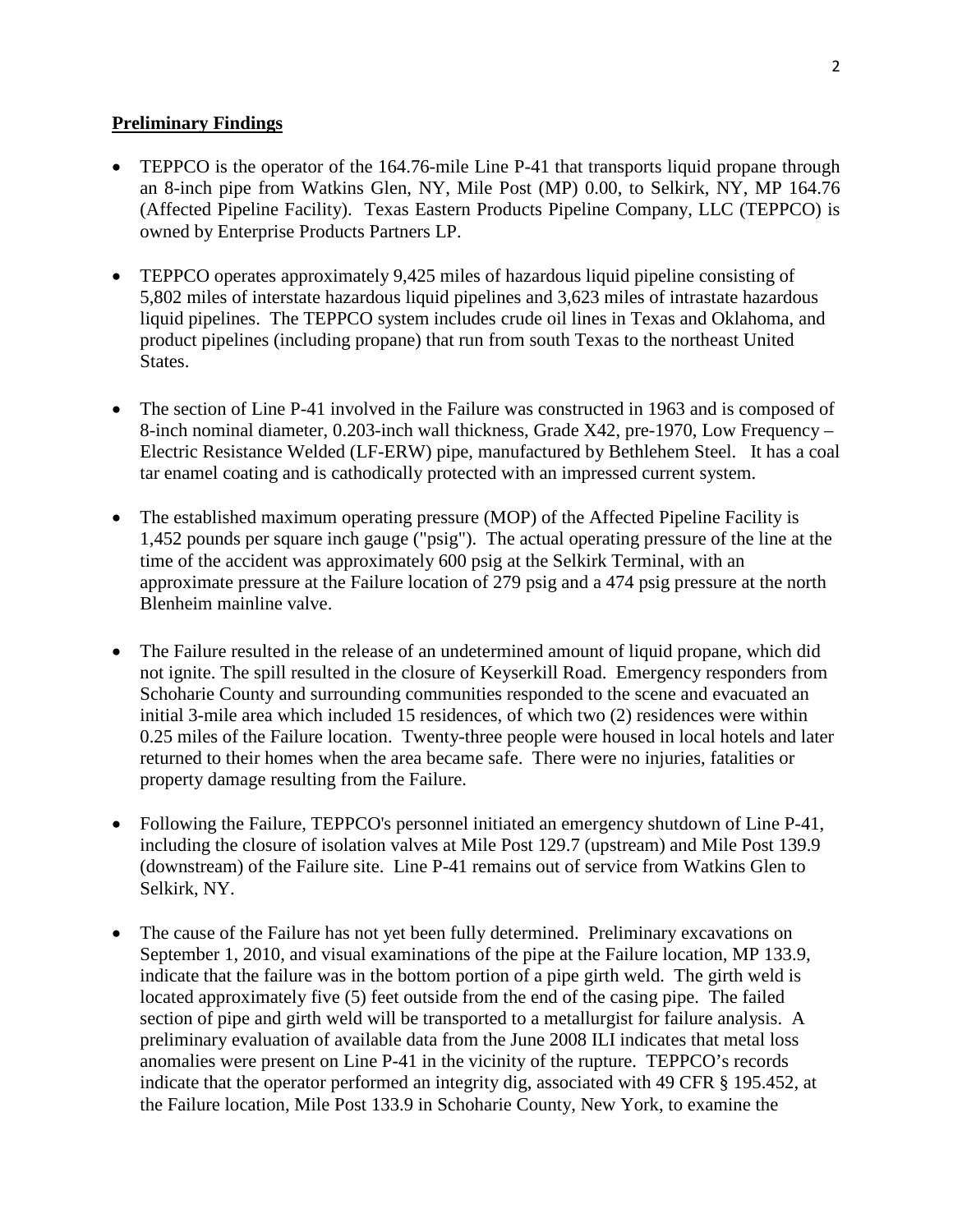anomalies just days before the incident occurred. TEPPCO's examination determined that no defect repair was necessary and upon which time the pipe was re-coated.

- Line P-41, approximately 164.76 miles long, was internally inspected in June 2008 with a standard resolution magnetic flux leakage (MFL) tool. Of the numerous anomalies identified, two (2) anomalies identified resulted in a pressure restriction on Line P-41 in May of 2010. The MOP in the section of line that includes the failure location was reduced from 1452 psi to 1328 psi.
- TEPPCO informed PHMSA that the two (2) anomalies, identified above from the 2008 inline inspection (ILI), have not been remediated. PHMSA has requested additional information from TEPPCO regarding these anomalies.
- Since 2002, PHMSA has issued four (4) enforcement actions related to the Integrity Management (IM) regulations against TEPPCO pipeline system-wide. Three (3) were Notice of Amendment actions and one (1) was a Notice of Probable Violation, with a \$51,000 Proposed Civil Penalty and Compliance Order.
- Line P-41 has a history of incidents dating back to 1990. On March 13, 1990, an incident occurred near the town of North Blenheim, New York. The cause of the incident was due to a brittle failure of the carrier pipe inside a casing. As a result of the pipe failure, two (2) people were killed and numerous houses were destroyed in the explosion. In 2004, another failure occurred on Line P-41 near the town of Davenport, New York. The incident resulted from a through-wall failure of the pipe material at a fitting that was attached to the top of the pipe.

### **Determination of Necessity for Corrective Action Order and Right to Hearing**

The bases for determining whether a pipeline facility requires corrective action are specified in 49 U.S.C. § 60112 and 49 C.F.R. § 190.233. Under those provisions, the Associate Administrator may issue a CAO if he/she finds, after reasonable notice and the opportunity for a hearing, a particular pipeline facility to be hazardous to life, property, or the environment. The terms of a CAO may include the suspended or restricted use of a pipeline facility, physical inspection, testing, repair, replacement, or any other action as appropriate. The Associate Administrator may also issue a CAO without notice and the opportunity for a hearing, if he/she finds that a failure to do so expeditiously will likely result in serious harm to life, property or the environment. In such cases, the opportunity for a hearing will be provided as soon as practicable after the issuance of the CAO.

After evaluating the foregoing preliminary findings of fact and applicable criteria set forth above, I find that the continued operation of the section of the Affected Pipeline Facility, without corrective measures, would be hazardous to life, property, and the environment. The product transported by TEPPCO in Line P-41 is liquid propane. When such a pipeline leaks or ruptures, the propane has a tendency to remain low to the ground due to the specific gravity of the product in relation to air and does not readily dissipate. Therefore, this product creates a dangerous environment and is easily ignitable. As cited above, this line was within 0.25 mile of residences and in close proximity to a roadway and therefore, a ruptured line is hazardous to life, property, and the environment. This finding is also supported by the age of the pipe, the pressure required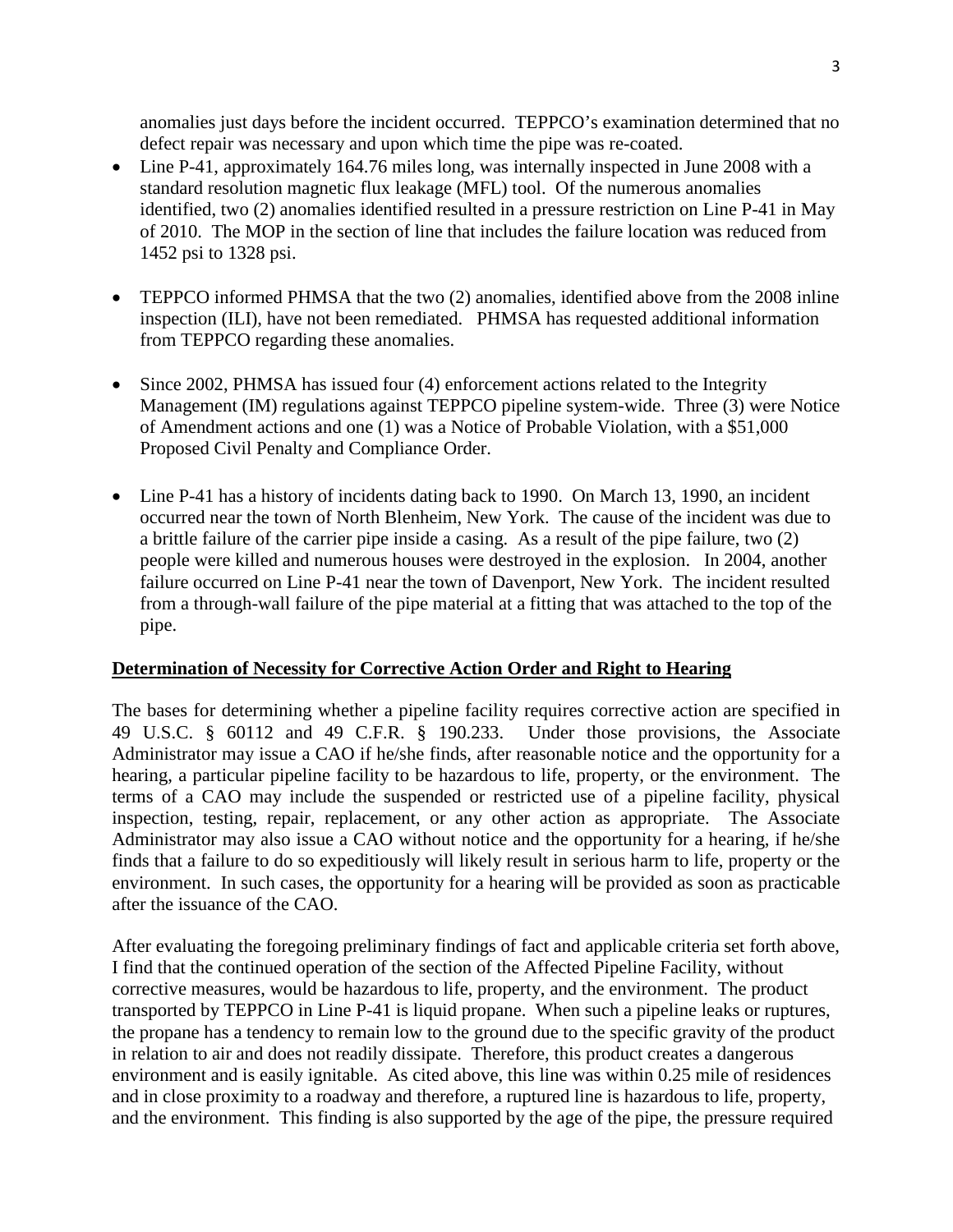for transporting such product, and the ongoing investigation to determine the cause of the Failure.

I further find that a failure to issue this Order expeditiously requiring immediate corrective action would likely result in serious harm to life, property, or the environment. That finding is supported by the operational history of this particular line, including the Failure and the 1990 failure near this same location. Both failures occurred after TEPPCO had performed operations and maintenance (O&M) excavations and repairs. Specifically, just days prior to the Failure, TEPPCO conducted integrity excavations on this line and determined that no defect repairs were necessary. Further, TEPPCO experienced another failure on this line in 2004 that occurred near the town of Davenport, New York. That incident resulted from a through-wall failure of the pipe material at a fitting that was attached to the top of the pipe. Finally, this finding is supported by the fact that TEPPCO identified two (2) anomalies during the 2008 ILI on the Affected Pipeline Facility and has acknowledged that these anomalies had not been corrected prior to the Failure. Accordingly, this Corrective Action Order mandating immediate corrective action is issued without prior notice and opportunity for a hearing and its terms and conditions are effective upon receipt.

Within 10 days of receipt of this Order, Respondent may request a hearing by notifying the Associate Administrator for Pipeline Safety in writing, delivered personally, by mail or by facsimile at (202) 366-4566. The hearing will be held as soon as practicable in Washington, D.C. or Trenton, NJ on a date that is mutually convenient to PHMSA and Respondent.

After receiving and analyzing additional data in the course of this investigation, PHMSA may identify other corrective measures that need to be taken. In that event, Respondent will be notified of any additional measures required and an amendment of this Order will be considered. To the extent it is consistent with safety, Respondent will be afforded notice and an opportunity for a hearing prior to the imposition of any additional corrective measures.

### **Required Corrective Action**

Pursuant to 49 U.S.C. § 60112, I hereby order TEPPCO to immediately take the following corrective actions with respect to the Affected Pipeline Facility:

1. Immediately cease all transportation of hazardous liquid through the Affected Pipeline Facility.

2. Prior to resuming operation of the Affected Pipeline Facility, develop and submit a written repair and re-start plan for approval to the Director, Eastern Region, Office of Pipeline Safety, Pipeline and Hazardous Materials Safety Administration, 820 Bear Tavern Road, Suite 103, West Trenton, New Jersey 08628 ("Director"). The terms of that repair and restart plan must, at a minimum, include the following provisions:

(A) Exposing of Line P-41, for a total of 40-feet and include a minimum of 3-feet beyond a girth weld on the upstream casing side of the Failure and a minimum of 3-feet on the downstream side of the Failure to examine for corrosion, coating condition, collateral damage, girth weld cracking, pipe buckling, and other issues. Exposing the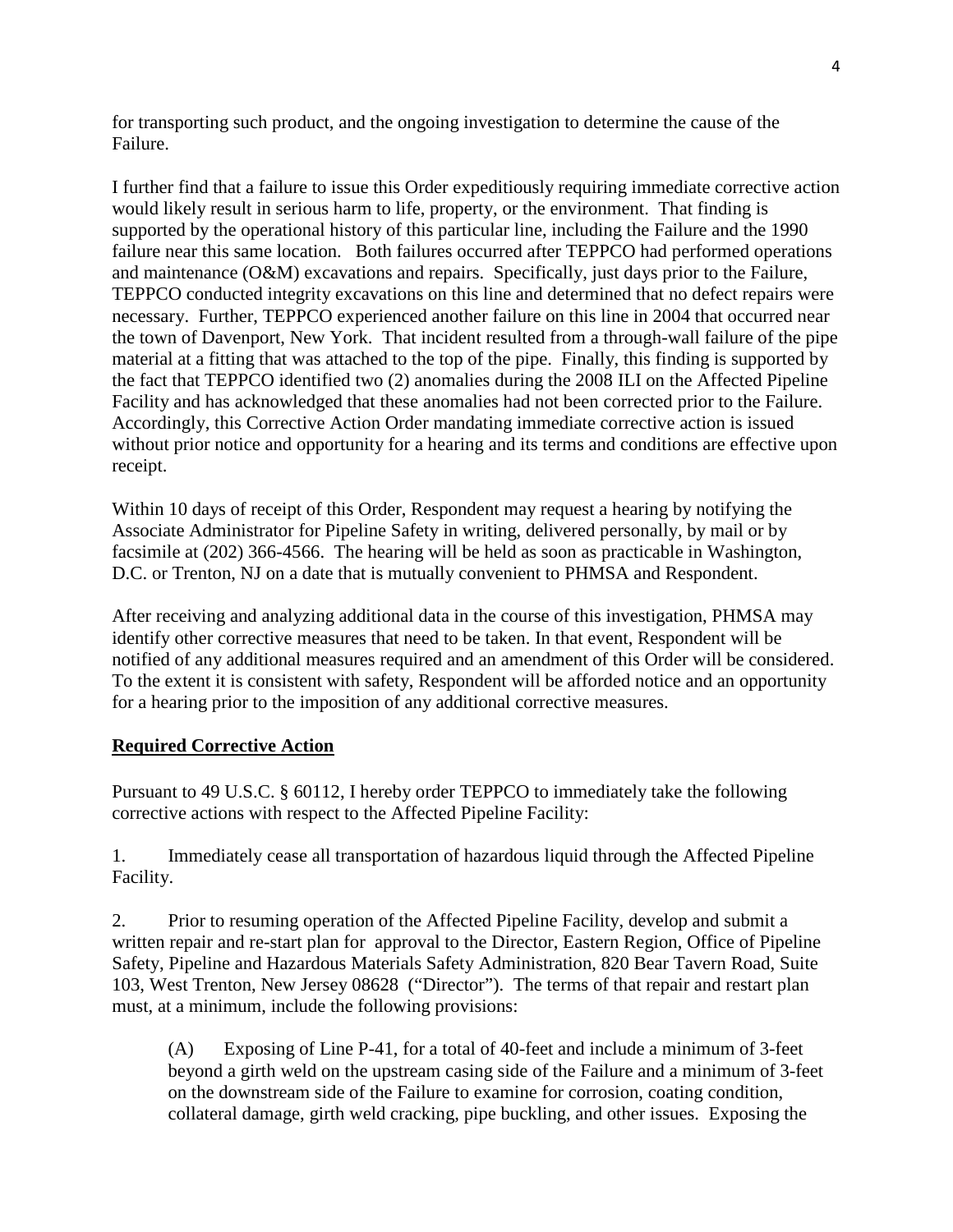pipe and removing all of the casing, and transport the failed carrier pipe including the failed girth weld and an additional acceptable girth weld for mechanical and metallurgical testing. The carrier pipe shall be removed from the casing and the casing discarded. Repair or replace pipe and coating as necessary. Upon completion of pipe replacement and repairs, ensure proper coating, pipe support, backfill, and protection from stones and rocks;

(B) Submitting all ILI, excavation, repair, and backfill procedures and findings regarding the condition of the pipe at Mile Post 133.9 prior to the Failure, including all safe pressure calculations and reports, corrosion survey reports, dig reports and operator qualification (OQ) reports for all TEPPCO personnel involved in the recent work at Mile Post 133.9, to the Director.

(C) Submitting all ILI results, excavations, excavation findings, repairs, procedures used in excavations and repairs, list of findings and all anomalies unexcavated, excavated or repaired, ILI interaction criteria used to evaluate findings, repair procedures used to evaluate findings and used to determine safe pressures of the findings, safe pressures calculations of all findings, or any other information received from the ILI runs performed in 2008 on the Affected Pipeline Facility to the Director.

(D) Making all additional excavations and repairs on the Affected Pipeline Facility that are required to ensure safe operations based upon the findings of the excavation and repair of the failure at Mile Post 133.9 and submit any findings to the Director. TEPPCO must repair the two (2) MOP-impacting anomalies from the 2008 ILI inspection, as described above, that have not yet been remediated and submit findings of their condition and all repairs to the Director. All excavations and repairs required for Required Corrective Action Item #2D shall include non-destructive examination in accordance with 49 CFR § 195.228 of the nearest girth weld on either side of the anomaly excavated and all girth welds exposed during the excavation.

(E) Submitting the most recent close interval survey finding and annual test site survey readings and casing survey readings for the years 2007, 2008, 2009 and 2010 (if related 2010 activities have already been performed) showing the date of each survey reading on the Affected Pipeline Facility to the Director.

(F) For the 2008 ILI data, submitting unity charts, and confirmation excavations of ILI results, close interval survey results, test station survey results, excavation results, and identification of all integrity threats on the Affected Pipeline Facility, including integrity threat data integration, to the Director.

(G) Immediately after restarting the portion of the Affected Pipeline Facility from the Oneonta Terminal (MP 95) through the Selkirk Terminal (MP 164.76) during line pack, performing a ground-level instrumented leak survey on this portion of the Affected Pipeline Facility initially checking 3 miles up and down stream of the Failure site. Investigate any elevated leak survey readings and make all appropriate repairs. After restarting the portion of the Affected Pipeline Facility from Watkins Glen Pump Station (MP 0) to Oneonta Terminal (MP 95), perform either an aerial or ground-level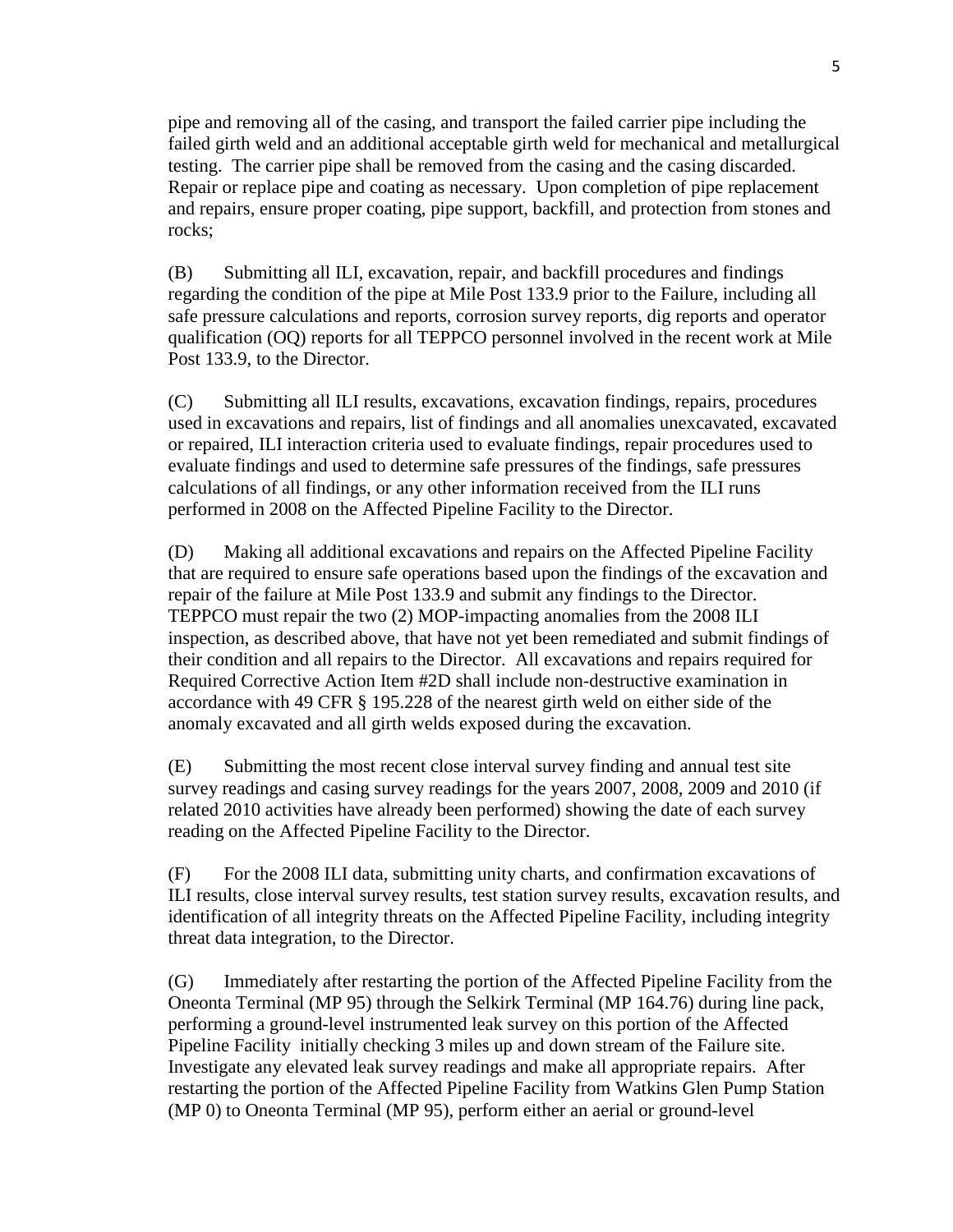instrumented leak survey, investigate any elevated readings, make all appropriate repairs, and submit any safety findings to the Director.

(H) Ensuring adequate cathodic protection for the area where the Failure occurred. Establishing a permanent electrical test station with an above-grade test point in a protected location. Once backfill and land settling has occurred, ensuring pipe-to-soil readings are within applicable criteria.

(I) Establishing all operating pressure controls for the Affected Pipeline Facility, not to exceed 80 percent of the actual operating pressure in effect immediately prior to the Failure, and making a listing of all pre-and post-operating pressure set points available to the Director.

(J) Reviewing all O&M Plan procedures used for the excavation, evaluation, repair, pipe support, backfilling, and personnel training of the pipeline at the site of the Failure, and make all findings available to the Director.

(K) Reviewing the findings from past failures on the Affected Pipeline Facility from 1980 until the issuance of this CAO and ensuring the O&M Plan procedures are technically sound to ensure safety and make any procedural changes available to the Director.

(L) Prior to performing an incremental start-up of the Affected Pipeline Facility , developing a start-up plan with at least three (3) pressure increments to be held for at least one (1) hour prior to increasing operating pressures to the next increment. The start-up plan must include sufficient pressure monitoring, instrumented leak surveys, and surveillance during each pressure increment to ensure that no leaks are present when operation of the line is resumed on any portion of the Affected Pipeline Facility. The start-up plan procedures must also provide for advance communication with local emergency response officials on the Affected Pipeline Facility and those landowners and residents affected by the Failure.

(M) Prior to start-up of the portion of the Affected Pipeline Facility from Watkins Glen Pump Station (MP 0) to Oneonta Terminal (MP 95) isolating the Line P-41 section from Oneonta Terminal to Selkirk Terminal (MP 164.76) either by double block and bleed of mainline valves, including lock-out tag-out procedures, or installation of isolating caps of blind flanges.

(N) Prior to restarting of the portion of the Affected Pipeline Facility from Oneonta Terminal (MP 95) to the Selkirk Terminal (MP 164.76), performing a comparative analysis of the 2003 ILI results to the 2008 ILI results to substantiate and adopting a corrosion growth rate, and to help validate the 2008 ILI results of that section. Submit these results of ILI analysis to the Director.

(O) Prior to start-up of the portion of the Affected Pipeline Facility from Watkins Glen Pump Station (MP 0) to Oneonta Terminal (MP 95), performing an analysis of the entire Affected Pipeline Facility for public awareness of the pipeline as required in 49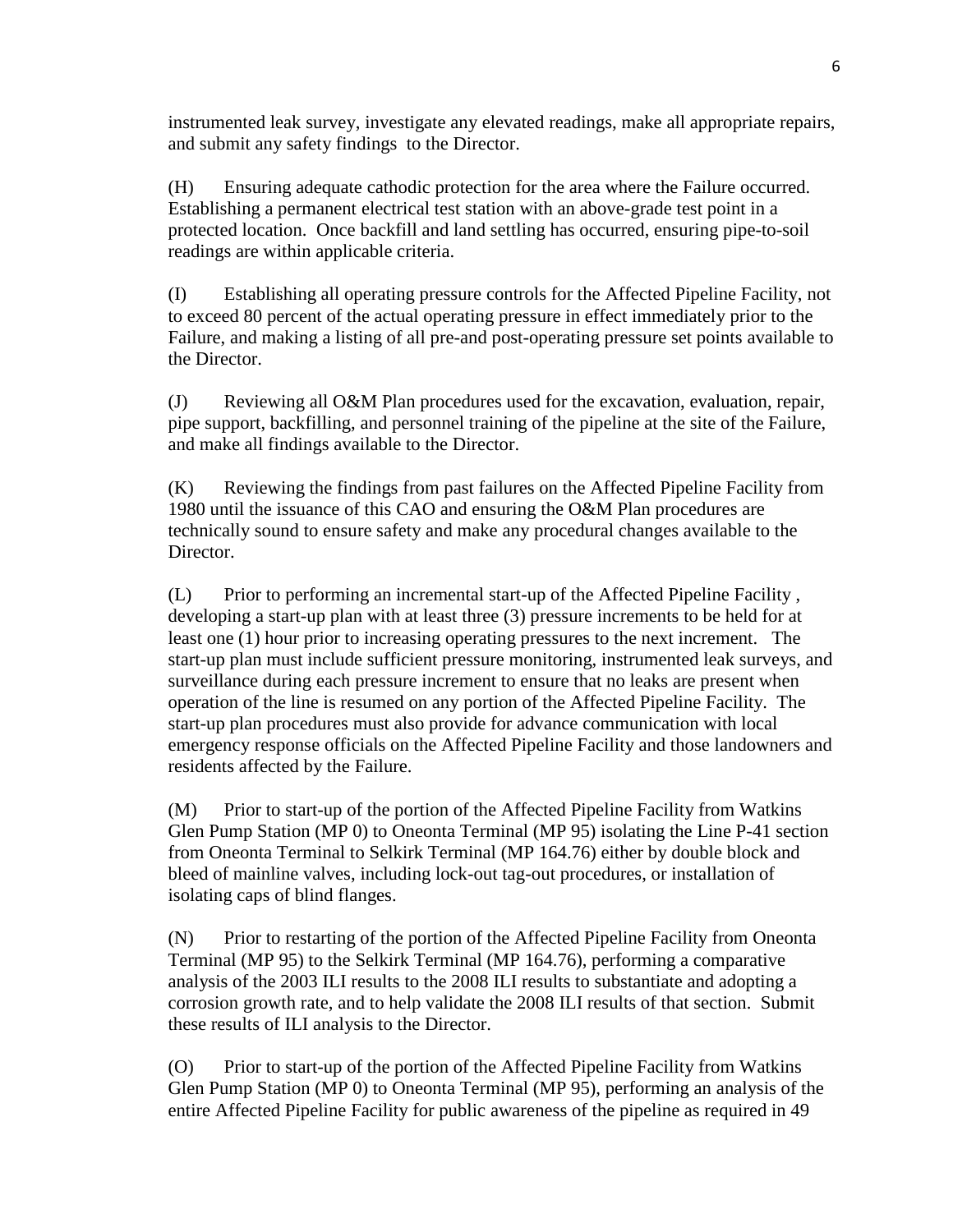CFR § 195.440 for the years 2007, 2008, 2009, and 2010 and submitting TEPPCO's program documentation and evaluation results to the Director.

(P) Prior to start-up of the portion of the Affected Pipeline Facility from Oneonta Terminal (MP 95) to the Selkirk Terminal (MP 164.76) complete Required Corrective Action Items #2, 3, 4, 5, 8, 9, and 10 for this portion of the pipeline. All excavations and repairs required for Required Corrective Action Item #7, prior to restart of this portion of the Affected Pipeline Facility from Oneonta Terminal (MP 95) to the Selkirk Terminal (MP 164.76), shall include non-destructive examination in accordance with 49 CFR 195.228 of the nearest girth weld on either side of the anomaly and all girth welds exposed during the excavation. Submit these finding results to the Director.

(Q) A minimum of 3-days prior to performing start-up operations submit Required Corrective Action Items #2A, 2B, 2C, 2D, 2E, 2F, 2H, 2I, 2J, 2 K, 2L, 2M, 2N, 2O, and 2P to the Director.

(R) A maximum of 3-days after performing start-up operations submit Required Corrective Action Item #2G to the Director.

Once these actions have been successfully completed, obtain written approval to resume operation of the Affected Pipeline Facility from the Director.

3. Once any portion of the Affected Pipeline Facility is re-started in accordance with Required Corrective Action Item #2, the operating pressure on the Affected Pipeline Facility must not exceed 80 percent of the actual operating pressure in effect at each pump station immediately prior to the August 27, 2010, failure at Mile Post 133.9. This pressure restriction will remain in effect until written approval to increase the pressure or return the pipeline to its pre-failure operating pressure is obtained from the Director in accordance with CAO Required Corrective Action Item #14.

4. Within 30 days of receipt of this Order, complete mechanical and metallurgical testing and failure analysis of the failed pipe, including analysis of soil samples and any foreign materials. The testing and analysis must be completed as follows:

- (A) Prior to commencing the mechanical and metallurgical testing, provide the Director with the scheduled date, time, and location of the testing to provide an opportunity for a PHMSA representative to witness the testing;
- (B) Document the chain-of-custody when handling and transporting the failed pipe section and other evidence from the Failure site;
- (C) Utilize the mechanical and metallurgical testing protocols, including the testing laboratory approved by the Director and include the below in the testing protocol for the failed weld, acceptable (non-failed) girth weld, and pipe:
	- 1) Test weld metal (WM), Heat Affected Zone (HAZ), and base metal (BM) toughness, using either Charpy V-Notch or CTOD SENB 2x2B with the notch orientated across the thickness, (Toughness test specimens must be evaluated to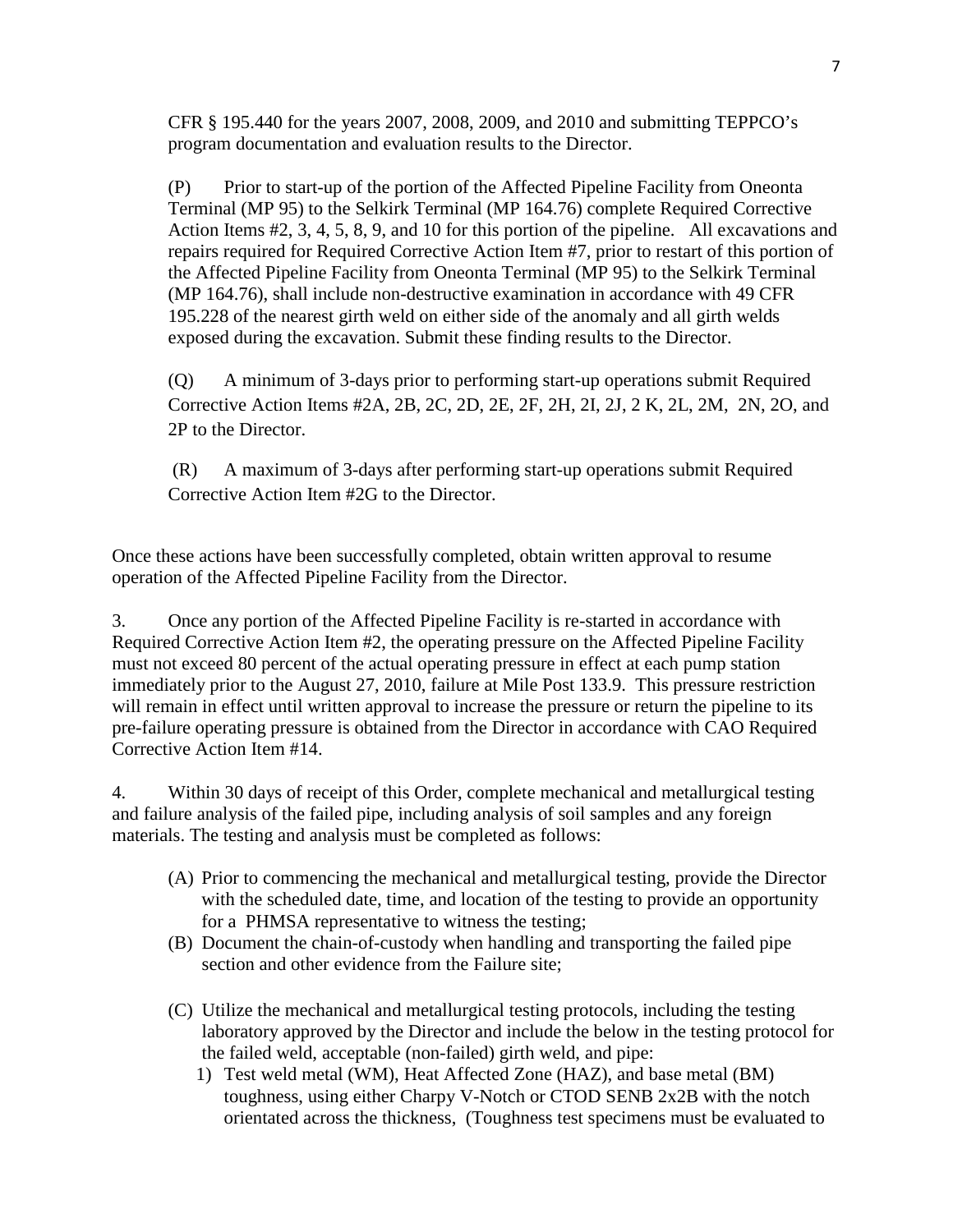ensure that the test specimens are located in the applicable area identified for testing.)

- 2) WM & BM chemistries,
- 3) WM, HAZ, and BM Vickers hardness including the WM root, fill & cap pass regions,
- 4) Weld and pipe misalignment,
- 5) Weld stress concentration factor due to actual measured weld geometry and misalignment to the pipe,
- 6) Pipe wall thickness,
- 7) Pipe and acceptable weld mechanical and chemical properties
- (D) TEPPCO must perform the above Items# 4C 1 through 7 on the below new welds and compare the results to the failed weld, acceptable (non-failed) girth weld, and pipe:
	- 1) An "acceptable" girth weld, which has been completed using the Weld Procedure Specification (WPS) and line pipe, and
	- 2) Weld a new girth weld, new weldolet, and new Type B sleeve installation using current TEPPCO WPS.
- (E) Ensure that the testing laboratory distributes all resulting reports in their entirety (including all media), whether draft or final, to the Director at the same time as they are made available to Respondent.

5. Prior to restarting any portion of the Affected Pipeline Facility, submit any results or information received from the ILI tool runs performed in 2008 on the Affected Pipeline Facility, including information obtained from the resulting excavations and all associated re-coats and repairs, to the Director. Make any ILI results or information from these tool runs not yet received from the ILI tool vendor available to PHMSA at the same time as the ILI vendor makes them available to Respondent. Within 60 days of receipt of this Order, re-analyze all of this information, using the conservative ILI interaction criteria, for the purpose of determining whether any anomalies were present that could have contributed to the Line P-41 failure and whether any other anomalies of a similar magnitude or similar characteristics are present elsewhere on the Affected Pipeline Facility . Make these results of ILI analysis available to the Director.

6. Within 180 days of receipt of this order for the portion of the Affected Pipeline Facility from Watkins Glen Pump Station (MP 0) to Oneonta Terminal (MP 95) perform a comparative analysis of the 2003 ILI results to the 2008 ILI results to substantiate and adopt a corrosion growth rate, and to help validate the 2008 ILI results of that section. Submit these results of ILI analysis to the Director.

7. Within 180 days of receipt of this Order, all imperfections and anomalies, including those in both high consequence areas and non-high consequence areas, must be excavated, remediated and/or repaired on the Affected Pipeline Facility that are: equal to or greater than 50 percent wall loss, have a failure pressure ratio (FPR) of less than 1.39, or do not meet 49 CFR 195.452(h)(4)(i), (ii), and (iii). Unity charts, confirmation excavations of ILI results, and corrosion growth rates must be used to determine the quality and integrity of the excavations,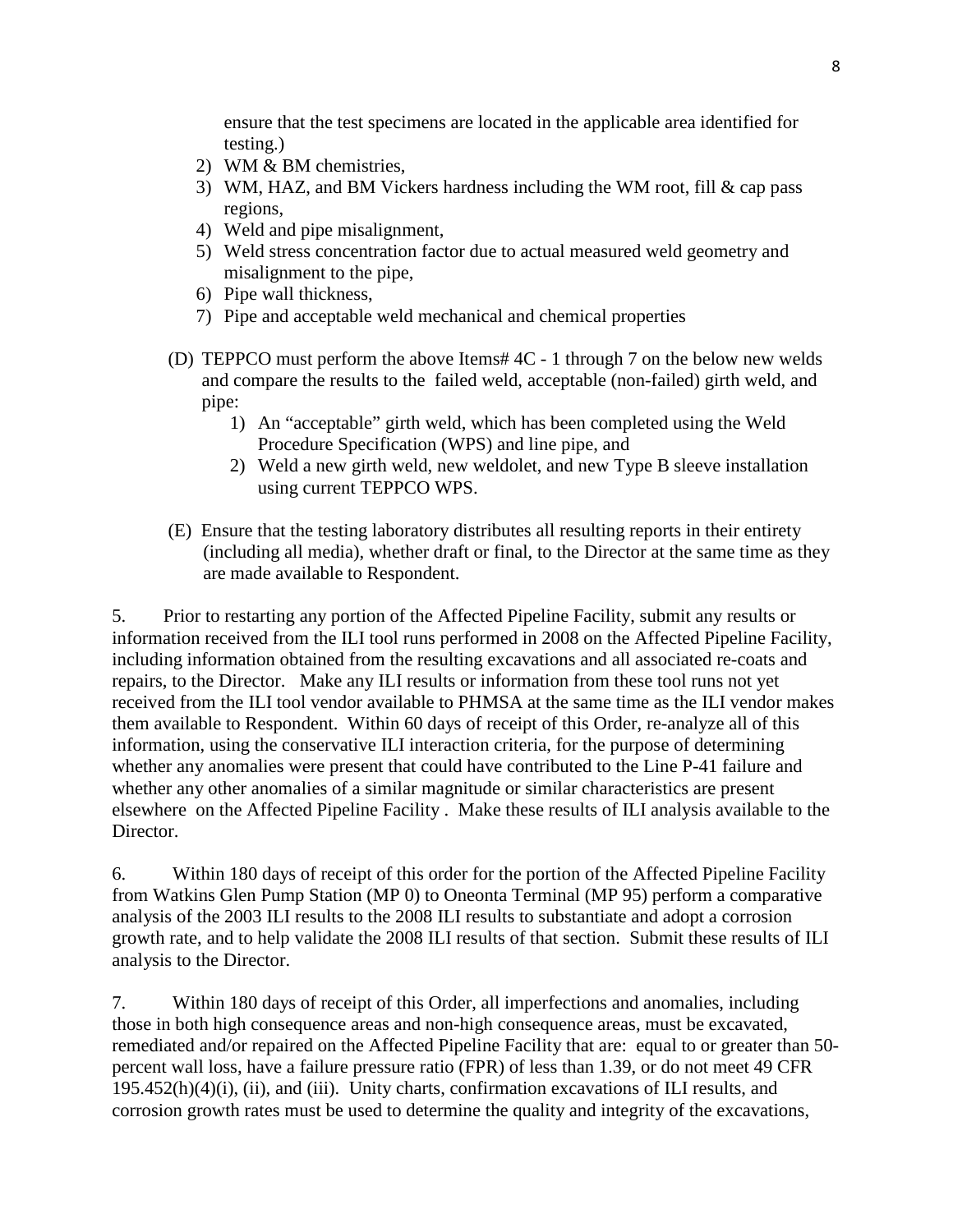evaluations, and repairs. Based upon failure findings, TEPPCO must re-evaluate its integrity management assessment schedule and provide documentation for the revised interval length, depth and ILI interaction criteria. TEPPCO must submit the results of these ILI tool runs and evaluations to the Director, at the same time as they are received from the tool vendors and from field excavations.

8. Within 90 days of receipt of this Order, perform a close interval survey, conduct a review of annual test site survey readings and casing survey readings for the years 2007, 2008, 2009 and 2010 (if related 2010 activities have already been performed) showing the date of each survey reading and evaluation of the Affected Pipeline Facility for inadequate corrosion control, and remediate pipe coatings and cathodic protection as necessary. TEPPCO must submit data from these cathodic protection surveys and remediation plans based upon findings, including the running of direct current voltage (DCVG) surveys or equivalent surveys to find damaged pipe coatings, to the Director prior to performing remediation.

9. Within 90 days of receipt of this Order, develop and submit a written remedial work plan to the Director for prior approval. The work plan must fully address all known or suspected factors that caused or contributed to the Failure and must include:

(A) The integration of the information developed from the actions required by Required Corrective Action Items 2, 4, 5, 6, 7 and 8 with relevant pipeline system information, including: previous failure investigations, leak history, repair records, corrosion control/cathodic protection records, in-line inspections, hydrostatic testing, changes in pressure cycling, O&M Procedures for excavation, repairs including girth weld, pipe support, pipe stress analysis during excavations, backfill, and other relevant operating data for the purpose of performing a comprehensive analysis of the available information associated with the factors that caused or contributed to the failure. The analysis of the in-line inspection data must include overlaying the results from previous data from 2003 to present, collected including any and all electrical surveys;

(B) The performance of additional field testing, inspections, and evaluations to determine whether and to what extent the conditions associated with the Failure, or any other integrity threatening conditions, are present along the remainder of the Affected Pipeline Facility. Include a detailed description of the criteria to be used for the evaluation and prioritization of any integrity threats/anomalies that are identified. TEPPCO must submit the results of the inspections, field excavations, evaluations, and monitoring to the Director or its representative;

(C) The performance of repairs, pipe replacement or other corrective measures that fully remediate the condition(s) associated with the Failure, along the entire Affected Pipeline Facility including HCAs and non-HCAs, or any other integrity-threatening conditions, are identified through the evaluation process. Include a detailed description of the repair criteria and methods to be used in undertaking any repairs or other remedial actions, taking into account engineering repair methods and design factors for permanent repair of imperfections, damages and dents.

All anomalies with either: pipe wall thickness loss of 50 percent or greater, a failure pressure ratio (FPR) of less than 1.39, or that do not meet 49 CFR § 195.452(h)(4)(i), (ii),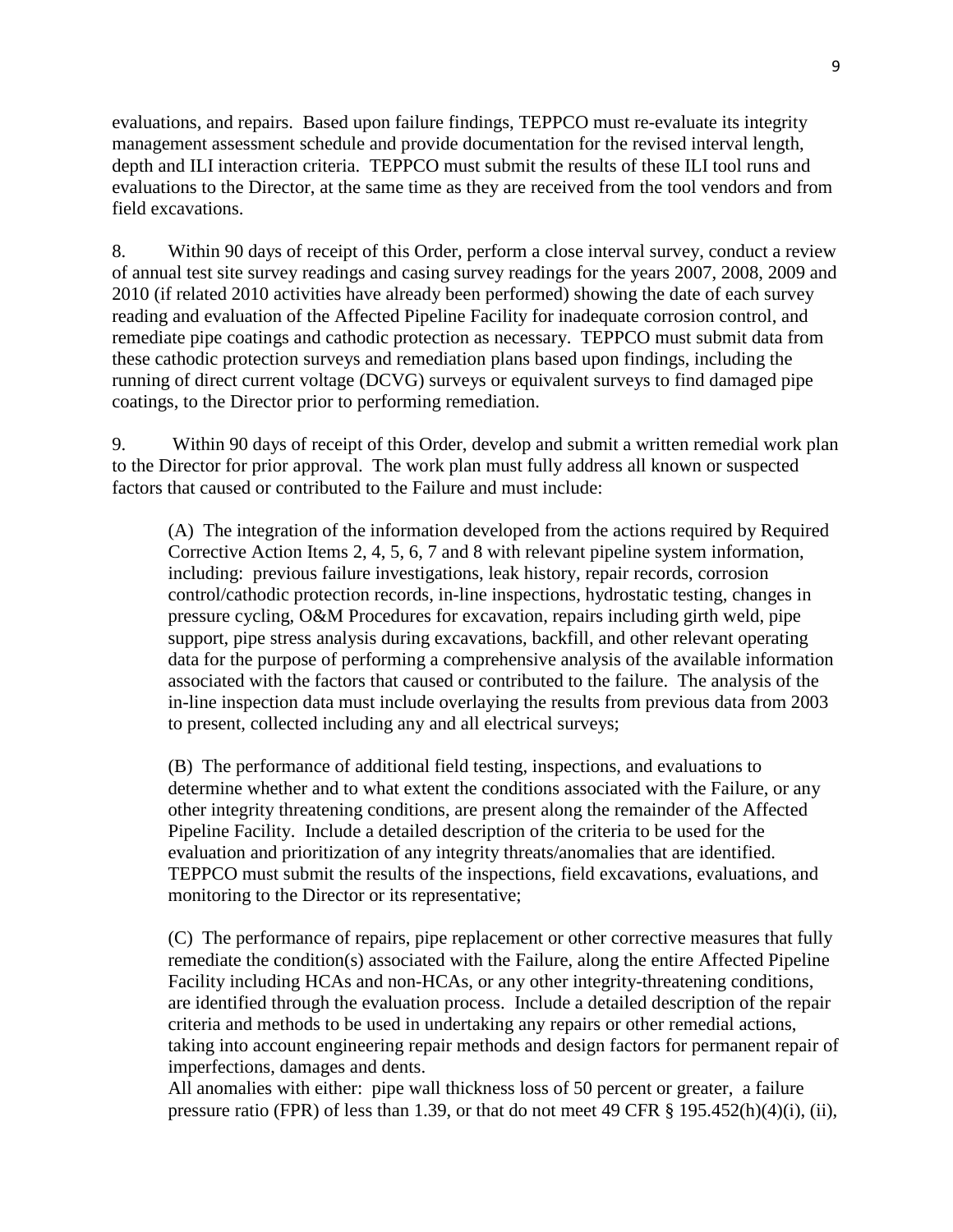and (iii) must be excavated, remediated and/or repaired on the Affected Pipeline Facility, whether in a high consequence area or non-high consequence area.

TEPPCO must develop and conduct a program based upon the Failure and the findings from Required Corrective Action Items# 2, 4, 5, 6, 7, and 8 for the entire Affected Pipeline Facility, whether in a high consequence area or non-high consequence area, that includes usage of ILI or a hydrostatic test program to evaluate all threats including corrosion, LF-ERW pipe seam, girth weld cracking, pipe buckling and weld failure due to overstressing, and stress corrosion cracking and submit details of the program and the results to the Director.

(D) Provisions for periodic testing and integrity verification measures to ensure the ongoing safe operation of the Affected Pipeline Facility considering the results of the analyses, inspections, and corrective measures undertaken pursuant to this Order. Include a process for monitoring metal loss, assessing corrosion procedures, evaluating pipe coating surveys and other field survey results, and how remedial actions are reported and implemented throughout the TEPPCO organization to ensure appropriate resources are allocated and remedial actions are taken in a timely manner when need is identified by field surveys; and

(E) A proposed schedule for the actions required by paragraphs (A) through (D) of Required Corrective Action Item #9 to be completed within 1-year of this Order, include a schedule for excavating and remediating all findings of inadequate corrosion, metal loss (high resolution MFL) and deformation ILI tool surveys for the Affected Pipeline Facility.

10. The work plan will be incorporated into this Order and shall be revised by TEPPCO as necessary to include the results of the ILI tool run (metal loss and deformation) evaluations required by Corrective Action Item# 5 including re-analyzing all of the June 2008 ILI information using past ILI interaction criteria; and when the results become available and whenever necessary to incorporate new information obtained during the failure investigation and remedial activities undertaken pursuant to this Order. Submit any such plan revisions to the Director for prior approval. The Director may approve plan elements incrementally.

11. Implement the work plan as it is approved by the Director, including any revisions to the plan.

12. Submit quarterly reports to the Director that: (l) include all available data and results of the testing and evaluations required by this Order; and (2) describe the progress of the repairs or other remedial actions being undertaken. The first quarterly report for the period from August 27, 2010, through December 31, 2010, is due by January 15, 2011, and these quarterly reports must continue while this Order is in effect.

13. Maintain documentation of the costs associated with implementation of this Corrective Action Order. Include in each quarterly report submitted pursuant to Required Corrective Action Item#10, the to-date total costs associated with: (1) testing, evaluations and information analysis;